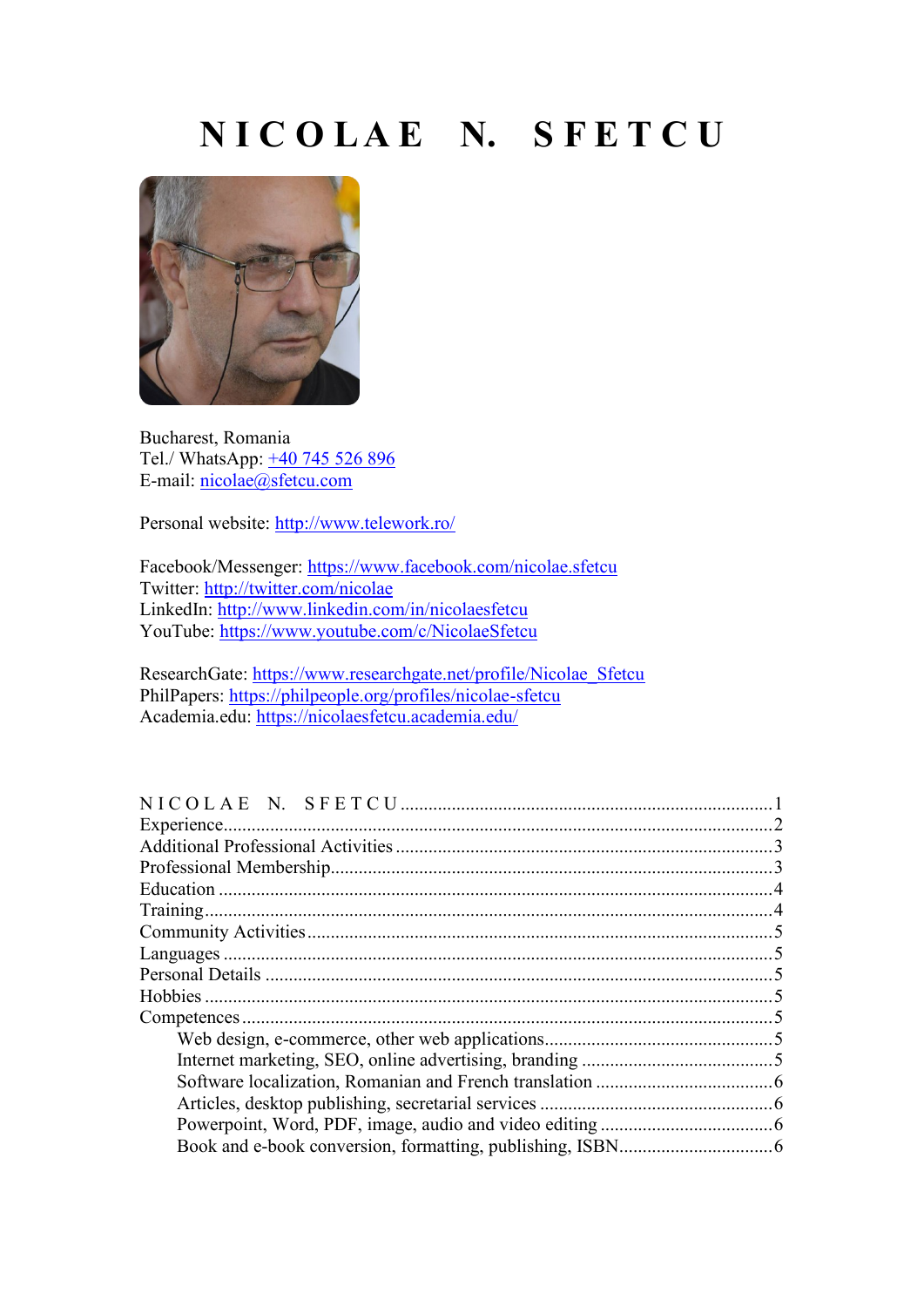# <span id="page-1-0"></span>**Experience**

2002 – date **[MultiMedia](http://www.multimedia.com.ro/) SRL**, Bucharest (company founded in October 2002)

- Owner and administrator
- Business services: Internet marketing and advertising, web design and development, translation, word processing, desktop publishing, multimedia, business consulting, editing and publishing books and e-books
- Developer and participant in various European and national projects (the research project DRIVESAFE, co-funded by the European Commission within the Sixth Framework Programme, aimed at using an already existing Eye Tracking Device (ETD) that was developed by Kayser-Threde for scientific use on the MIR space station and on the International Space Station to use it as a starting point to improve and modify it in such a way that the new tool can be used for gaze measurement and man-machine interface optimization. Partners in this project: AIRBUS France, AREA 17 Sweden, EURISCO France, INCORDIA Sweden, INRIA France, KAYSER-THREDE Germany, MEDIASCORE Germany, MINDMATICS Germany, ONE TOO France, PLAN\_B\_MEDIA Germany, SIEMENS AUTOMOTIVE Germany, etc.)
- Started a publishing house [\(MultiMedia Publishing\)](https://www.telework.ro/en/publishing/) in May 2018

### 2019 – 2020 **[Webhelp](https://www.webhelp.com/)**, Bucharest

- Samsung counselor, French language
- Marketing specialist, French language

2002, February – 2002, October **AmaCom Iinternet Center** SRL, Drobeta Turnu Severin, Romania

AmaCom Internet Center SRL is a Romanian micro - company, founded in Nov. 2001.

Administrator

- Developing local IT services for web design, translation, Internet marketing, desktop publishing and word processing
- IT projects in cooperation with foreign and Romanian companies

2001 – 2002 **AmaCom** SRL, Drobeta Turnu Severin, Romania

AmaCom SRL is a medium-size Romanian company, founded in 1992.

- 2001 2002 IT Manager
- Founder of the IT Department

### 1993 – 2001 **[Romanian Intelligence Service](http://www.sri.ro/)**

• Officer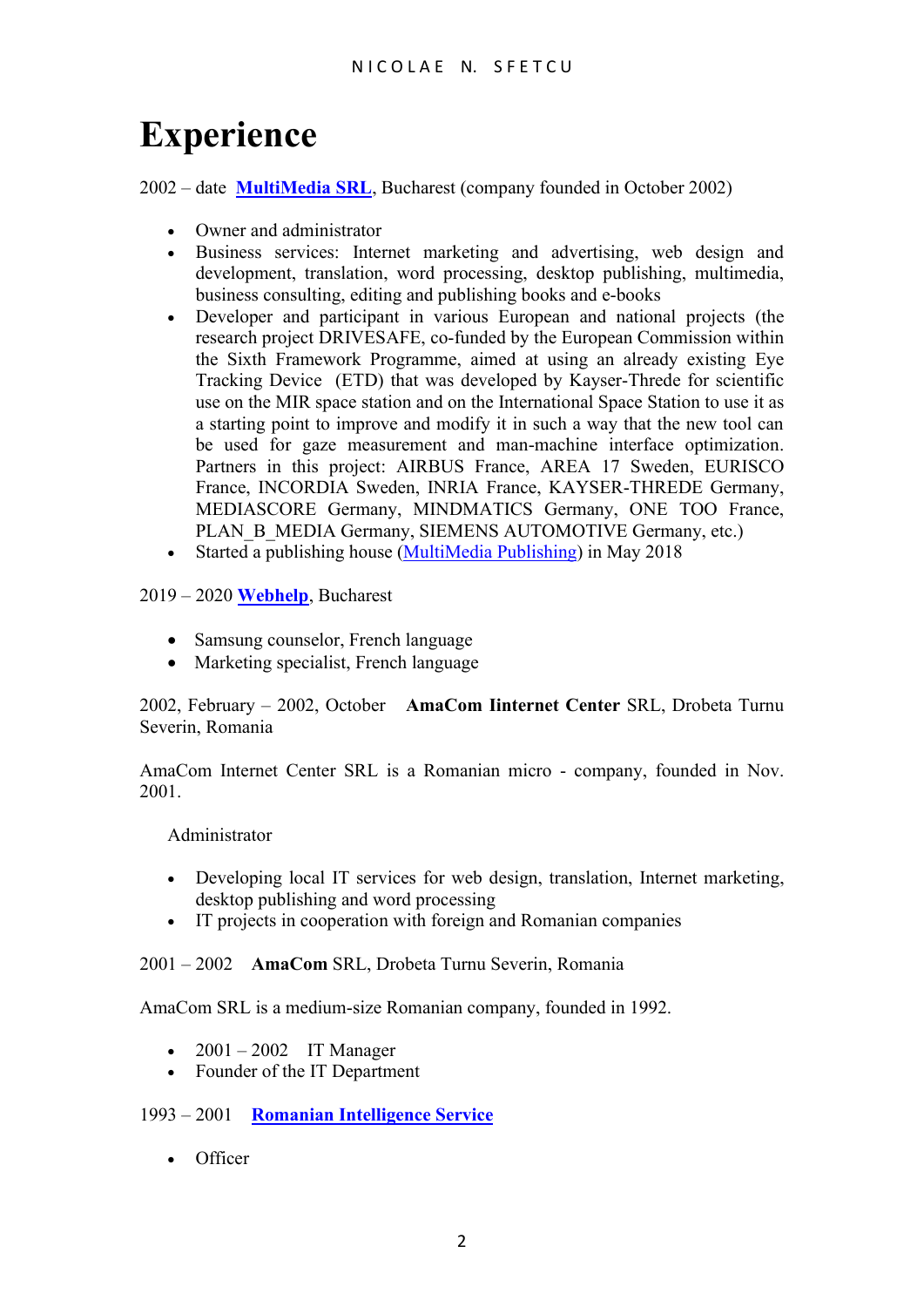1983 – 1993 **[Heavy water plant](http://www.romag.ro/) "ROMAG PROD**", Drobeta Turnu Severin, Romania

Heavy Water Plant "ROMAG PROD" is the biggest European producer of heavy water, with the highest deuterium purity in the world.

- 1991 1993 Ouality Assurance Manager: Projecting, implementing, developing and maintaining the Quality Assurance System.
- 1989 1991 Destructive and Nondestructive Testing Laboratory Chief: Start-up Destructive and Nondestructive Testing Laboratories.
- 1983 1989 Quality Assurance Inspector: Inspections and audits in Quality Assurance System, cooperation with the design institute (I.I.T.P.I.C) for the improvement of the installations and industrial process

# <span id="page-2-0"></span>**Additional Professional Activities**

2001 – 2002 Teaching two courses, "Teleworker Guide" and "Internet Marketing", with The Center for the Implementation of Inventions, at Craiova University

1999 – 2001 European Teleworking Development Romania (ETD) Project Coordinator

1999 – 2000 Expert - Evaluator for European Commission

1998 - 2000 Teaching courses for professional reconversion in industrial electronics

1990 – 1993 Electronics individual manufacturer

Works:

- Articles [\(https://www.telework.ro/\)](https://www.telework.ro/)
- Books: [https://www.google.com/search?sa=X&tbm=bks&tbm=bks&q=inauthor:%22](https://www.google.com/search?sa=X&tbm=bks&tbm=bks&q=inauthor:%22Nicolae+Sfetcu%22) [Nicolae+Sfetcu%22](https://www.google.com/search?sa=X&tbm=bks&tbm=bks&q=inauthor:%22Nicolae+Sfetcu%22)
- Essays and other academic articles from the fields of science (physics) and philosophy: (https://www.researchgate.net/profile/Nicolae Sfetcu/research)
- Google Academic: <https://scholar.google.com/citations?user=vAfoBlYAAAAJ>
- Contributions to Wikipedia: <https://ro.wikipedia.org/wiki/Special:Contribu%C8%9Bii/NicolaeSfetcu>

# <span id="page-2-1"></span>**Professional Membership**

2004 – date [Romanian Association for Electronic Industry and Software:](http://www.aries.ro/) Cofounder of the regional association and president of the Mehedinti Branch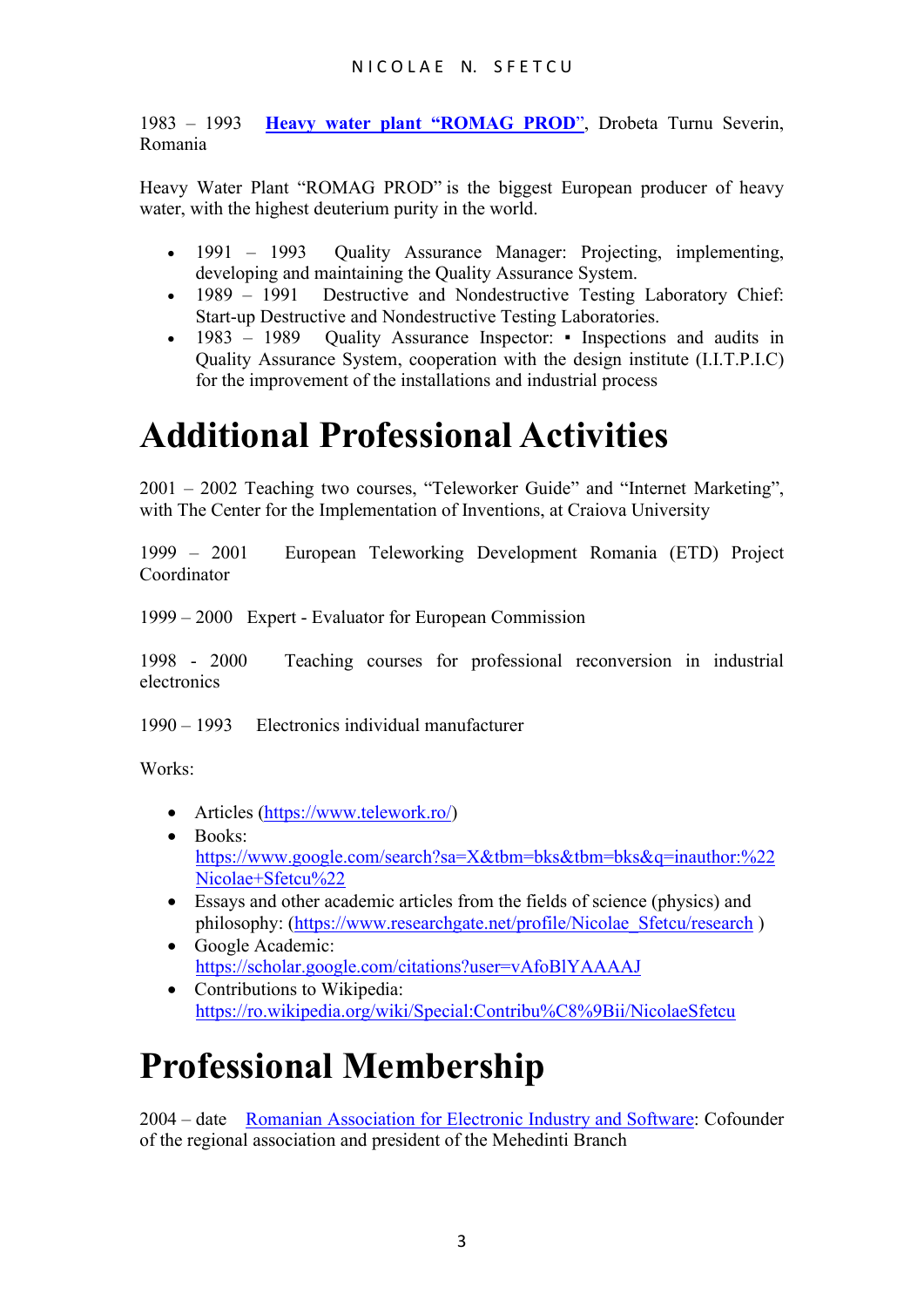#### N I COLAE N. SFETCU

2003 – date [Romanian Association for Telework and Teleactivities:](https://www.telework.ro/en/ratt/) Initiator, cofounder and president

2002 – date [Internet Society](http://www.isoc.org/) (London Chapter): Member

1999 – date Romanian Teleworking Society: Initiator, cofounder and president.

1994 – date [:](http://www.agir.ro/) [General Association of Engineers in Romania:](https://www.agir.ro/) Cofounder and president of the Mehedinti Branch, member in the Executive Bureau, organizing scientific activities.

1980-1983 "Astroclub" Bucharest: Member

1975-1977 Invention Club, Craiova: Member

## <span id="page-3-0"></span>**Education**

2017 - 2019: [Bucharest University,](http://www.unibuc.ro/) Faculty [of Philosophy:](http://filosofie.unibuc.ro/) Master of Philosophy (Philosophy of Science)

1978 - 1983: [Bucharest University,](http://www.unibuc.ro/) Bucharest: Physicist engineer - Bachelor of Science (Physics, Nuclear Physics)

1972 - 1977: Electrotechnical High School, Craiova, Dolj

### <span id="page-3-1"></span>**Training**

2006 – 2006: Atlas Consulting Bucharest: Training for audit for the Quality Management Systems, Attested as internal auditor

2005 – 2005: CPE Craiova: Training in the domain of organizational communication

1987 - 1988: [Center for Training Specialists from Nuclear Domain,](http://www.ifa.ro/) Bucharest: Nondestructive Testing Operator

1990 - 1990: [Industry Minister,](http://www.minind.ro/) Chemistry Department, Bucharest: Quality Assurance Manager

1995 - 1995: [Bucharest University,](http://www.unibuc.ro/) Faculty of Foreign Languages and Literatures: Certificated for French language

<span id="page-3-2"></span>1996 - 1996: [Bucharest University,](http://www.unibuc.ro/) Faculty of Foreign Languages and Literatures: Certificated for English language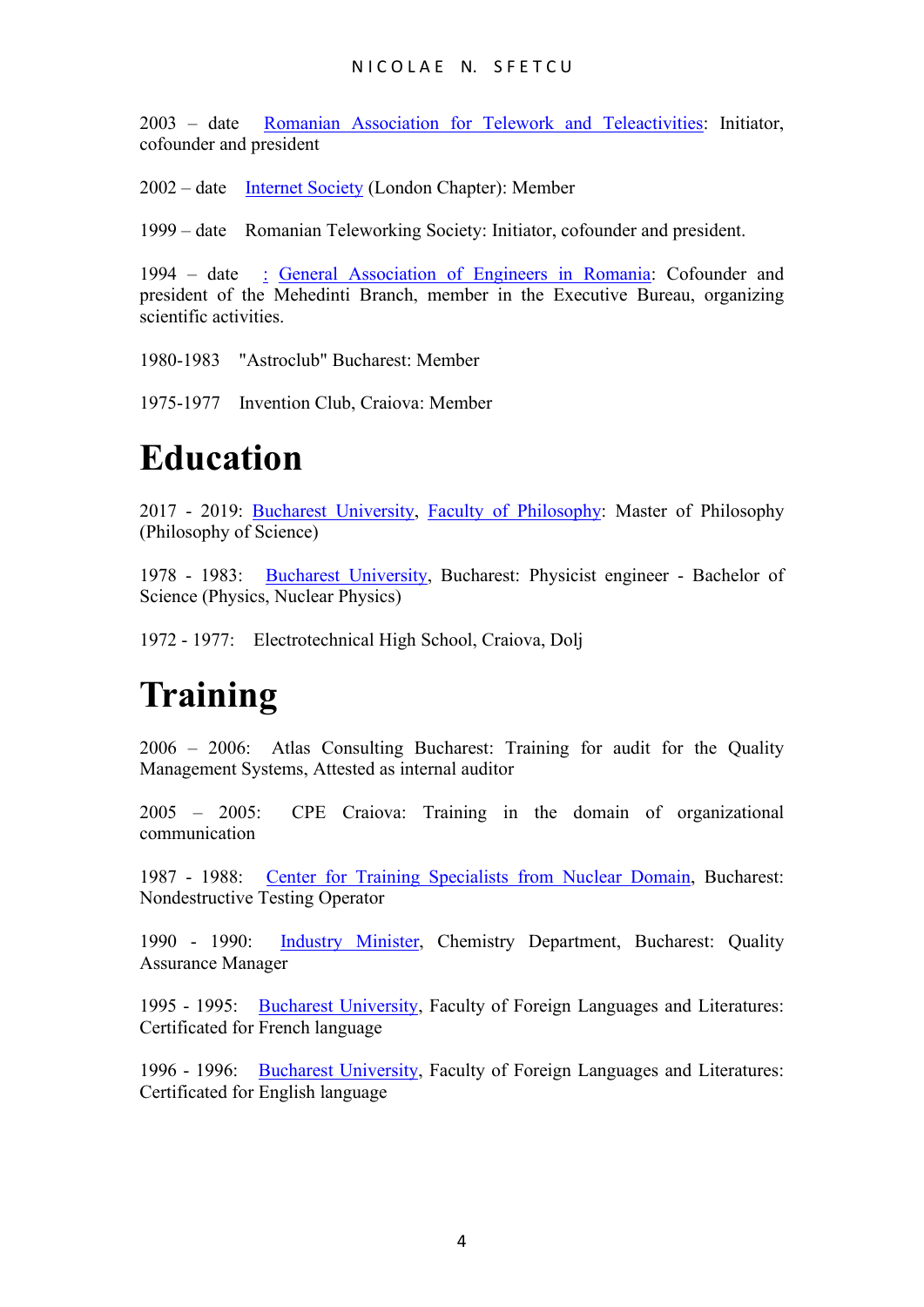# **Community Activities**

2015 – date [Rotary Club Atheneum Bucharest:](http://www.rotaryatheneum.ro/) Member

2013 – 2015 [Rotary Club Drobeta Turnu Severin Continental:](http://www.rotarydrobeta.org/) Member, President 2015-2016

### <span id="page-4-0"></span>**Languages**

Romanian (native), French (certified), English (certified)

# <span id="page-4-1"></span>**Personal Details**

Date of Birth: July 19, 1957

Marital Status: married, two children

Driving License: full, clean

# <span id="page-4-2"></span>**Hobbies**

Physics, philosophy, bridge, chess, music, sports

# <span id="page-4-3"></span>**Competences**

### <span id="page-4-4"></span>**Web design, e-commerce, other web applications**

- Web sites for public institutions, NGOs, funded projects, industry, commerce, finance, automotive, tourism, etc.
- e-Commerce for selling products on the internet, online and offline payments
- Dynamic and elegant, responsive, tailored websites for tablets and mobile phones
- Automation, integration with social networks
- Repair, modification, upgrade, maintenance and web hosting on best servers

### <span id="page-4-5"></span>**Internet marketing, SEO, online advertising, branding**

- Internet marketing for search engines and social networks, and mobile marketing
- Search engine indexing in Google, Yahoo and Bing
- Search Engine Optimization (SEO)
- Local marketing, including through Google Maps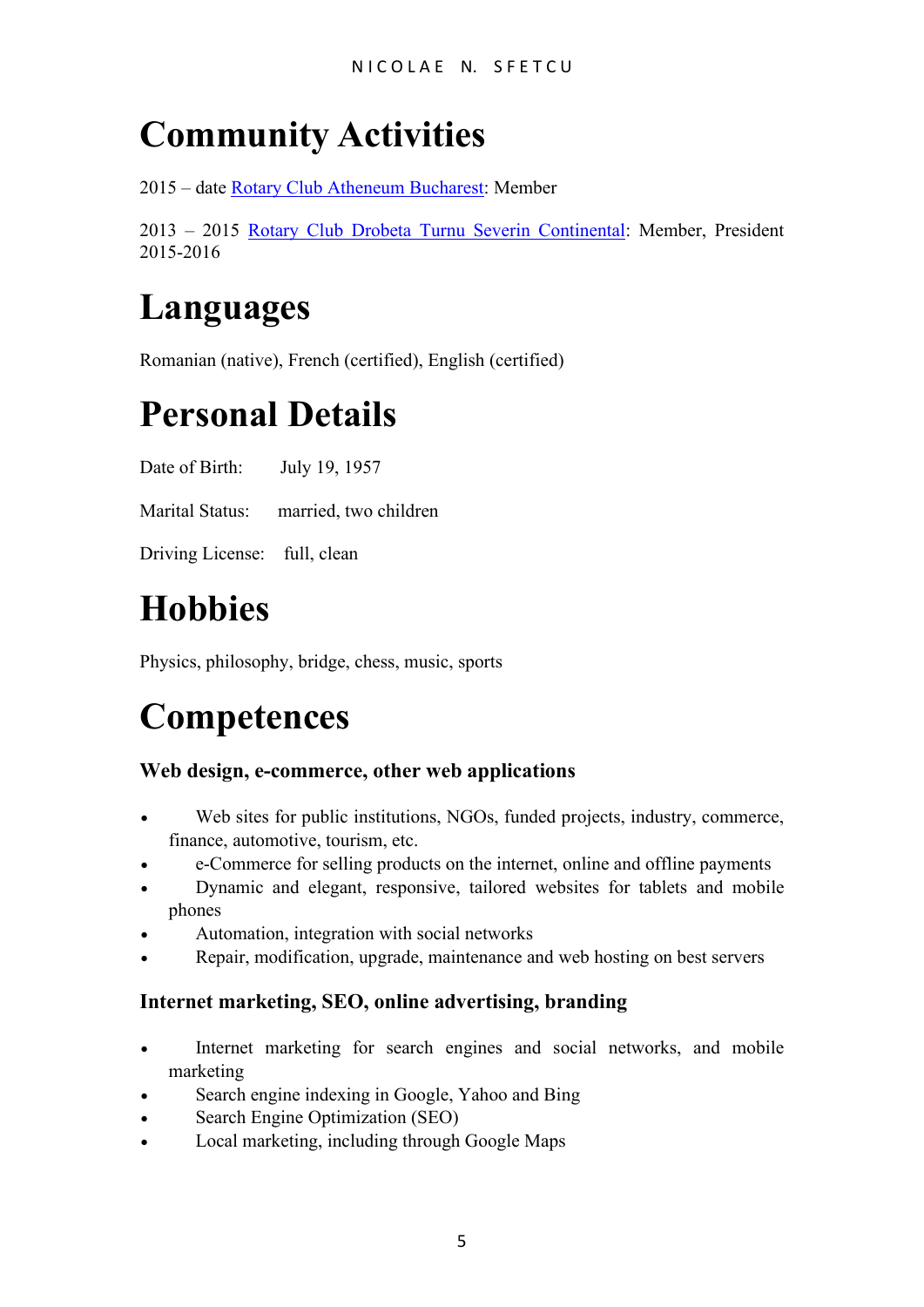- Online advertising through websites and blogs, search engines, and PPC (AdWords)
- Viral marketing, branding, protecting the reputation
- Development of a specific strategy to maximize conversion, including through the management of links and other recommendations

### <span id="page-5-0"></span>**Software localization, Romanian and French translation**

- Accurately translation, keeping the spirit of the original document and cultural meaning, in and from English, Romanian and French
- Technical domains, multimedia, websites, advertising and business, software localization
- Including translations in the same format as the original, or another format upon request
- Complete process of editing, proofreading, printing and processing translated documents
- <span id="page-5-1"></span>• Using specific programs CAT tools

### **Articles, desktop publishing, secretarial services**

- Scientific and academic writing
- Creating optimized content (articles, etc..)
- Development and distribution of corporate news and press releases, viral posts on social networks
- Desktop publishing for books, leaflets and printed publications in specific formats
- Secretarial services, word processing, management of e-mail messages
- Printing and scanning, data entry
- <span id="page-5-2"></span>• Online publications, radio and television

### **Powerpoint, Word, PDF, image, audio and video editing**

- Edit and modify images
- Edit and modify audio, including special effects and soundtracks for presentations
- Create, edit and modify videos, including special effects
- Presentation of companies, projects, etc., in Powerpoint, Word, Excel an PDF formats, slide shows, video clips, animations, etc.
- Developing a special YouTube channel for presentation, audio and video streaming

### <span id="page-5-3"></span>**Book and e-book conversion, formatting, publishing, ISBN**

• Scanning, editing, formatting, publishing and promoting books and e-books (PDF, EPUB; MOBI for Kindle)